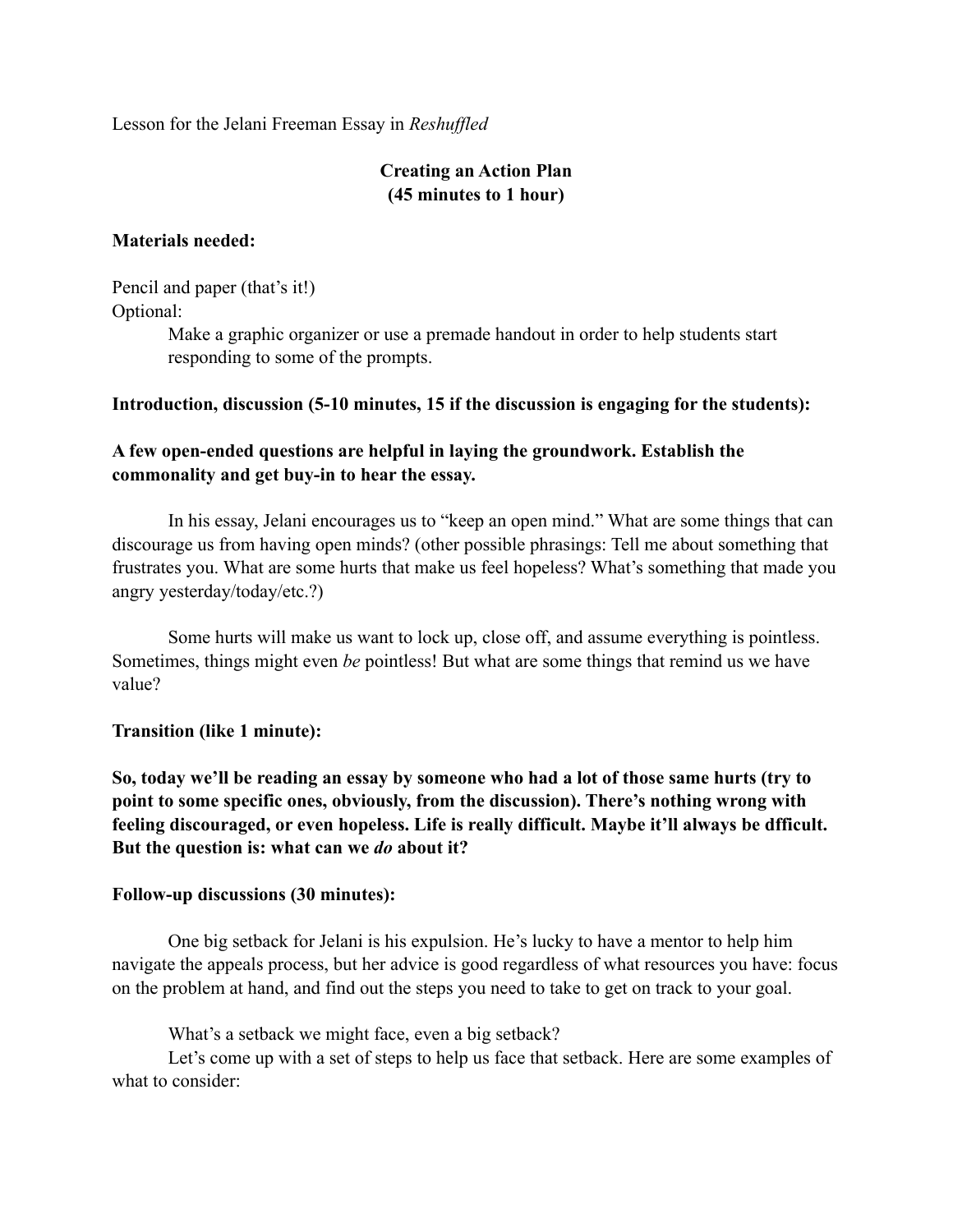- A. Who might have expertise to help us? What resources or people \*do\* we have?
- B. How can we ask for that help, and what skills do \*we\* bring that might help?
- C. What are the things we can't control? What are the things that we can?
- D. What can we do in the next five minutes, five days, and five weeks to take control of the things we *can* control?

## **Final exit (15 minutes):**

Before we leave, let's think of some obstacles we're facing. There may be lots. But choose one. It's easier when we narrow our focus, because it becomes more manageable, and helps quiet out the fear or anxiety we might feel about all the other problems. Let's make the following list:

- 1. Write down one obstacle you're dealing with.
- 2. Write down what is in or out of your control with that obstacle. What, especially, *is* in your control?
- 3. Make a list of people, places, institutions, etc. that might be able to help you deal with that obstacle. How can you reach out to them?
- 4. How do you see yourself on the other side of this obstacle?
- 5. What are some things you can do in the next five minutes, five days, and five weeks to handle and move past that difficulty?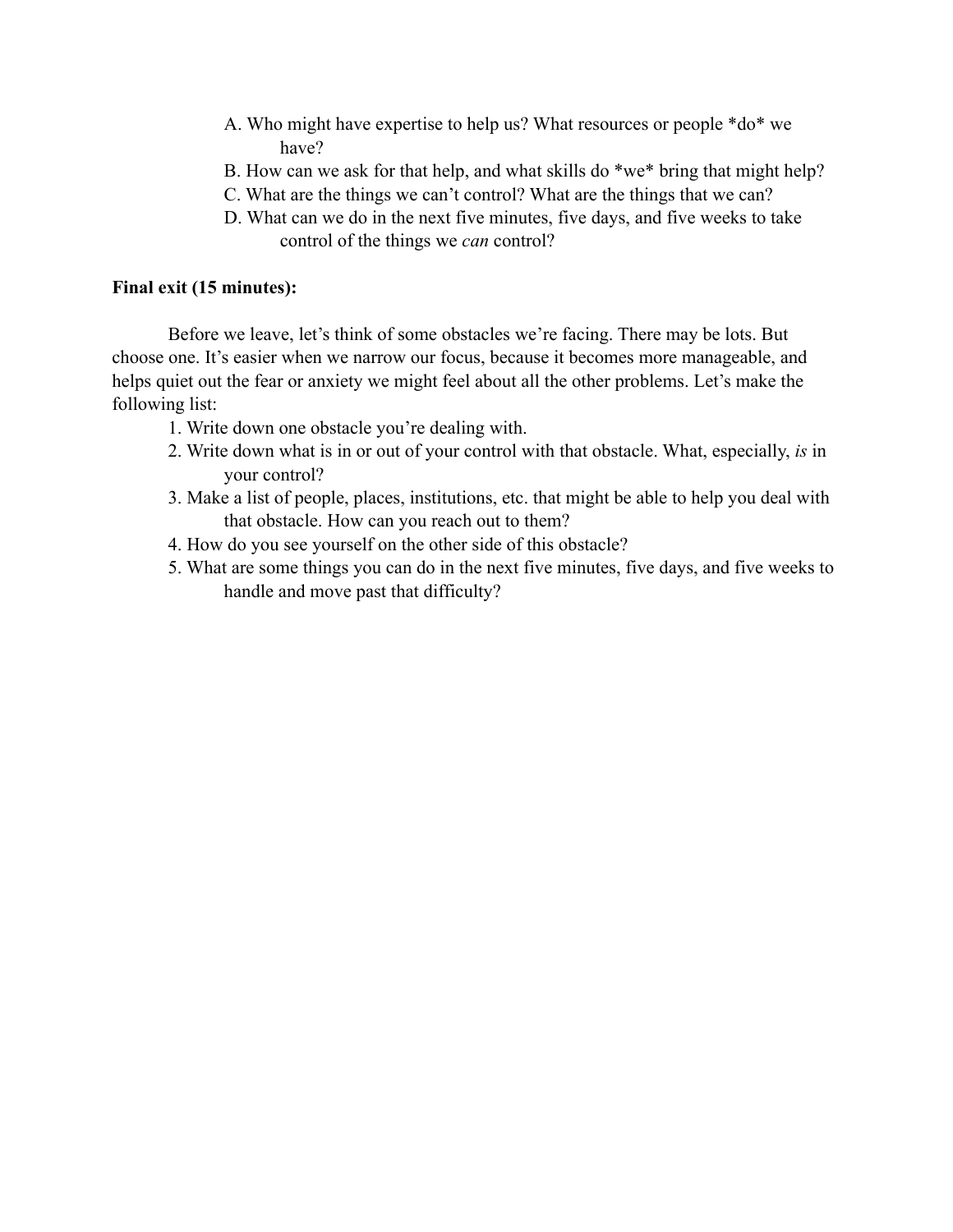Lesson for the Dijonia Hines Essay in *Reshuffled*

# **Solidarity, Healing, and Retooling (35 to 45 minutes)**

#### **Materials:**

Post-it Easel Pads (25x30) Markers Tables and seating

### **Prep:**

Before you begin, post up three pads around the room. Label them as follows (or be creative, you're your own person; adjust the language for student age):

- 1. Who might share my experiences?
- 2. What knowledge have I gained from difficulty?
- 3. What advice might I give others who face difficulties similar to my own?

## **Introduction (15 minutes):**

Who here has ever been through a tough time? It can be hard to know what to do with those experiences. So often, they do nothing for us. They simply stick with us, cling to us, find ways to hurt. Today's lesson is going to be about how we can try to take something from those experiences, even the worst ones, the ones no one truly has the strength to face, in order to rebuild and feel stronger than (or at least able to survive) the next difficulties we might face.

We'll begin by reading the words of someone who faced a lot of difficulties we might recognize, or fear, or feel speak to us and help us feel less alone.

Read Dijonia's essay.

## **Brainstorm (15 minutes):**

Remind students that they only need to write what they feel comfortable sharing. Opening up about past traumas takes great courage and tremendous vulnerability. It's okay not to want to be so vulnerable right away. It's okay to share things *other* than the pain you privately focus on the most, as a way to become comfortable with an open therapeutic process.

Rotate students in small groups around the room, giving five minutes at each sheet of Post-it paper. Students can write down responses to each prompt. Multiple responses if they like.

## **Variations:**